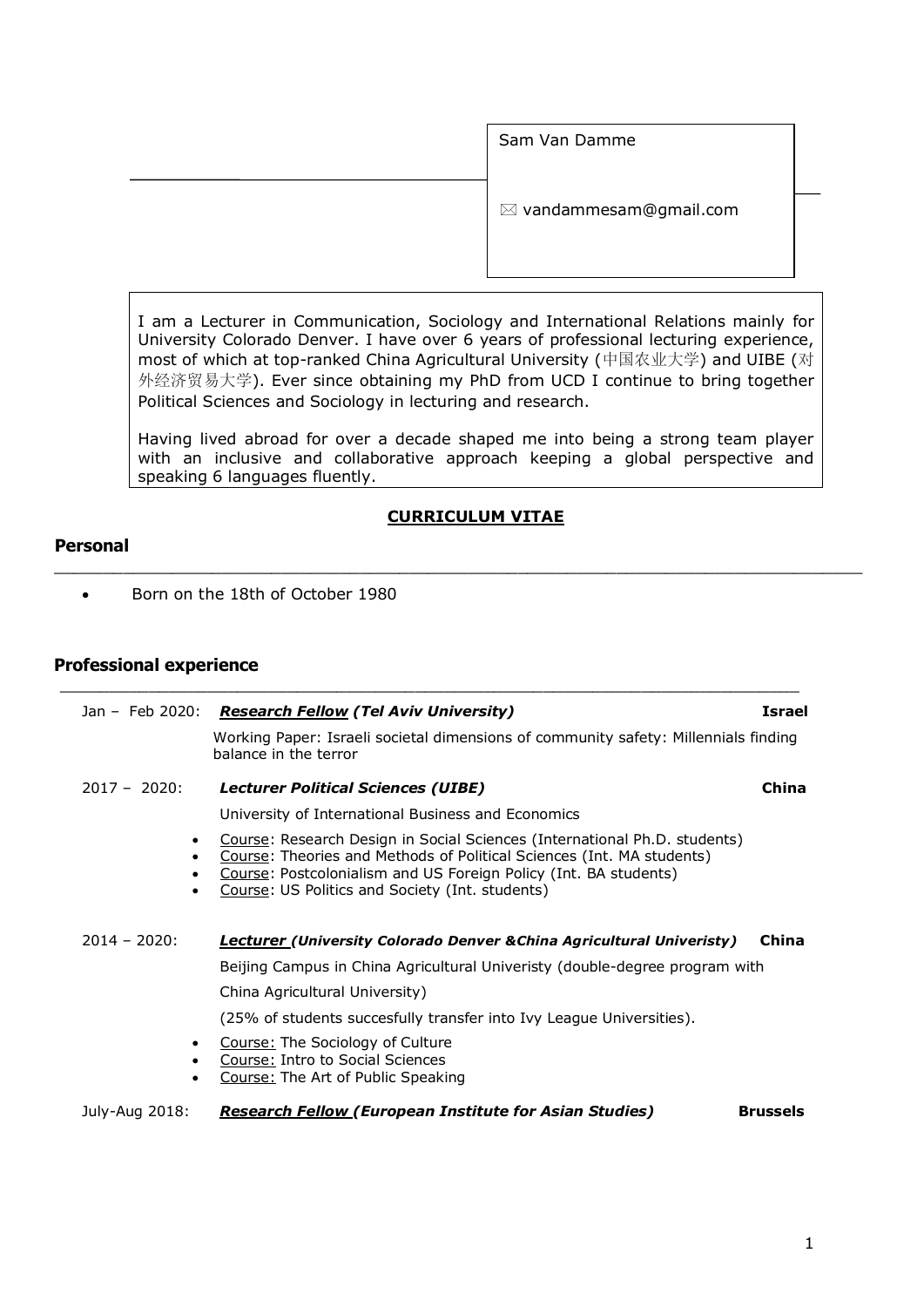## Sept 2009 – 2013: *Co-Founder Fellow (Middle Kingdom Group)* **China**

| $\bullet$ | a China & UK-based education organization that aims at bridging the educational                                                                                                                                                                                                                                                                                                                                |               |
|-----------|----------------------------------------------------------------------------------------------------------------------------------------------------------------------------------------------------------------------------------------------------------------------------------------------------------------------------------------------------------------------------------------------------------------|---------------|
|           | and cultural gaps between the West and China. Activities include facilitating                                                                                                                                                                                                                                                                                                                                  |               |
|           | full-time teaching positions at partner schools<br>٠<br>Mandarin internships at Chinese organizations<br>٠<br>Summer Camps for Chinese students in Europe<br>Teaching English through creative thinking, music, drama and the arts<br>Internship opportunities in major cities<br>Linking Chinese and Western schools for cultural exchanges<br>$\bullet$<br>Volunteering projects at special schools and NGOs |               |
|           | • Touching the lives of over 100,000 Chinese students                                                                                                                                                                                                                                                                                                                                                          |               |
|           | Nov.07 - Sept.09: <b>Head of Market Research EU (CIGNA)</b>                                                                                                                                                                                                                                                                                                                                                    | Madrid, Spain |
| $\bullet$ | Coordination cross-national market research studies (EU Health Care Public Policy)                                                                                                                                                                                                                                                                                                                             |               |

# Oct.03 – Oct.07: **Analyst (***Deloitte Consulting)* **Brussels, Belgium**

• Involved in Change Management projects for Fortune 500 companies.

\_\_\_\_\_\_\_\_\_\_\_\_\_\_\_\_\_\_\_\_\_\_\_\_\_\_\_\_\_\_\_\_\_\_\_\_\_\_\_\_\_\_\_\_\_\_\_\_\_\_\_\_\_\_\_\_\_\_\_\_\_\_\_\_\_\_\_\_\_\_\_\_\_\_\_\_\_\_\_\_\_\_

# **Education**

| $2010 - 2017$ : | <b>PhD degree in Intercultural Communications (School of Politics and International Relations)</b> |
|-----------------|----------------------------------------------------------------------------------------------------|
|                 | University College Dublin: Intercultural encounters in Chinese Education:                          |
|                 | An Immersive Study of the Experiences and Views of Western Students Spending a                     |
|                 | Semester Abroad                                                                                    |
| $2009 - 2010$   | <b>Master degree in Development Studies</b> (School of Politics and International Relations)       |
|                 | University College Dublin (Ireland)                                                                |
| $2002 - 2003$ : | Master degree -Human Resources Management                                                          |
|                 | University of Leuven - Campus European University College Brussels (EMS)                           |
| 1998 - 2002:    | <b>Bachelor degree in Business Sciences and Trade</b>                                              |
|                 | University of Leuven - Campus European University College Brussels (EMS)                           |

\_\_\_\_\_\_\_\_\_\_\_\_\_\_\_\_\_\_\_\_\_\_\_\_\_\_\_\_\_\_\_\_\_\_\_\_\_\_\_\_\_\_\_\_\_\_\_\_\_\_\_\_\_\_\_\_\_\_\_\_\_\_\_\_\_\_\_\_\_\_\_\_\_\_\_\_\_\_\_\_\_\_

# **Languages (in order of relevance)**

- English : excellent knowledge • Chinese (Mandarin) : good knowledge • Dutch, French : excellent knowledge
- German, Spanish : very good knowledge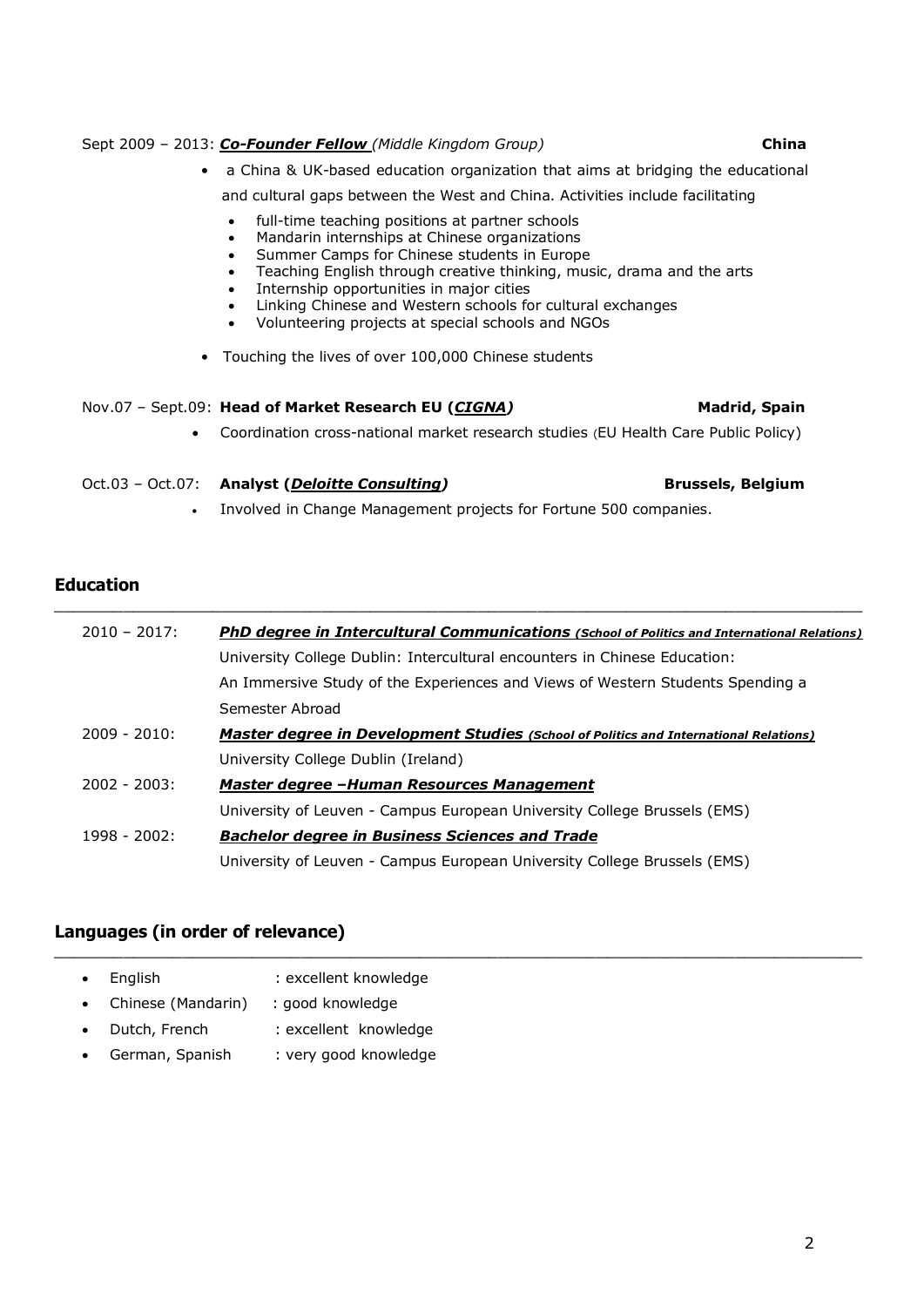## **Recent Conferences**

• Invited speaker at Evolving Identities and Interests in a Dynamic World, The 8th UIBE International Affairs Summer Conference, University of International Business and Economics ( 对 外经济贸易大学 ), July 14, 2019, Beijing, China.

\_\_\_\_\_\_\_\_\_\_\_\_\_\_\_\_\_\_\_\_\_\_\_\_\_\_\_\_\_\_\_\_\_\_\_\_\_\_\_\_\_\_\_\_\_\_\_\_\_\_\_\_\_\_\_\_\_\_\_\_\_\_\_\_\_\_\_\_\_\_\_\_\_\_\_\_\_\_\_\_\_\_

- Invited speaker at Beijing University at Conference on African Sustainable Development and China-Africa Relation: Retrospect and Prospect, December, 17, 2018, "New Developments and Post-Colonialism in Europe-Africa Relations ( 欧非关系发展 )
- Oral presentation of selected paper presented at NTU International Symposium: Sustainability, Security and Governance, November 16-17, Nanyang Technological University, Singapore (Paper "Community Safety: Western students' positive sense of safety during a semester abroad in China")
- Oral presentation of selected paper presented at Shanghai University Conference: Orientalism, Neo-Orientalism and Post-Orientalism - May 17-18, 2018 Center for Global Studies, Shanghai University (Paper presented "Orientalism in China through the eyes of international students: Othering in first semester")
- Area Studies towards the 21st century: Global experiences and China paradigms, April 12-13th 2019 Beijing University, Beijing, China
- Belt And Road Initiative And Global Governance, 31 August 2018, University of Leuven, Royal Academy, Brussels, Belgium
- More Turbulence Ahead? U.S.-China Relations After the Midterm Elections, November 8th, 2018 at Carnegie-Tsinghua Center, Beijing, China,
- LEAD Project Conference: Cooperation in European and Chinese Higher Education expert, Free University Brussels, Belgium

### **Merit-Based Scholarships**

- Erasmus Mundus PhD Scholarship funded by the European Commission.
- Confucius China Studies Research Ph.D. Fellowship offering funding to doctoral students focusing on China.

\_\_\_\_\_\_\_\_\_\_\_\_\_\_\_\_\_\_\_\_\_\_\_\_\_\_\_\_\_\_\_\_\_\_\_\_\_\_\_\_\_\_\_\_\_\_\_\_\_\_\_\_\_\_\_\_\_\_\_\_\_\_\_\_\_\_\_\_\_\_\_\_\_\_\_\_\_\_\_\_\_\_